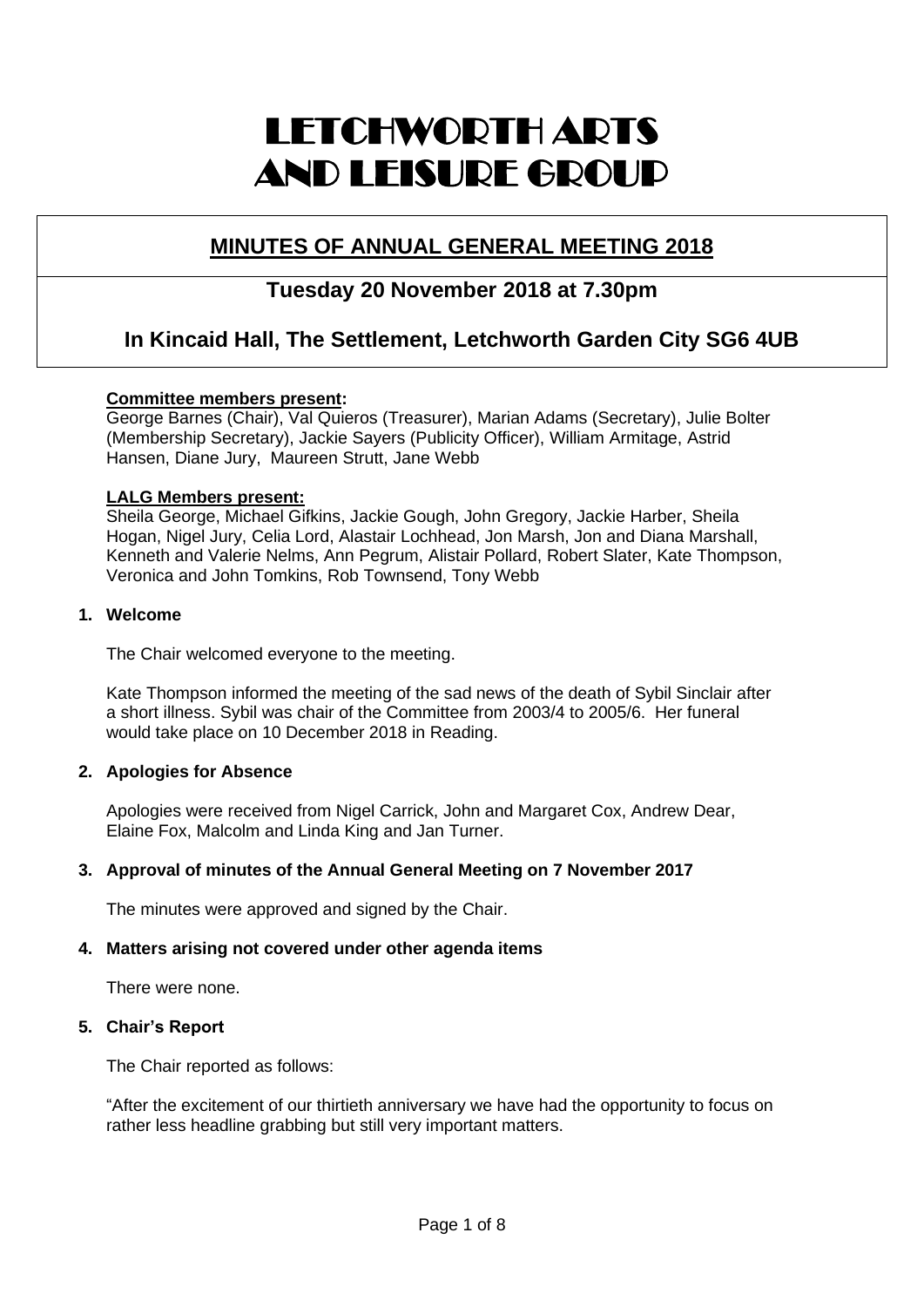#### **Review of the year**

We began the year with a workshop in which a number of members of LALG helped the Committee in considering the direction that LALG should take. I would like to thank everybody who gave up their Saturday morning to participate in this event.

In the workshop we considered what sort of organisation LALG should be and what were the priorities for its future. The view that we came to was that combating social isolation was a key role for LALG, and that we should aim to continue the slow steady growth in membership. To this end we should focus for this year on promoting LALG in parts of Letchworth where membership was under represented so it was decided to hold a drop in social session in each of the Grange and Jackmans areas. These proved to be lively and rewarding occasions.

As part of our governance, the Committee has drawn up a risk register which going forward it will keep under regular review. We also took on board the new requirements relating to data protection and to help us comply with them have appointed a Data Protection Officer on the Committee, Elaine Fox. Elaine has produced guidance for us and has published advice in the newsletter.

Our IT arrangements continue to be reviewed, one of the prime objectives being the development of a new membership system integrated with a revamped website. To help us to achieve this we have very recently engaged a consultant to support our own IT team, but by far the bulk of the work of this complex task continues to be undertaken by our own team. I would like to thank them for their tremendous efforts and reluctant as I am to single out anyone above the others I must mention Tony Maynard -Smith in this respect.

The Committee is concerned that all of these activities should not lead to us ignoring the vital role of our activity groups and the volunteers who set them up and lead them. Updating the guidance provided to group contacts is nearing completion. In October we invited all group contacts to a workshop to discuss any concerns or ideas they might have so we can ensure we provide the most effective support we can to them. Following this we decided to set up a team to be available for group contacts who need assistance in running their groups. Additionally a group of Committee members chaired by William Armitage has been brought together to monitor the progress of groups. Until now the role of assisting current and aspiring group contacts has been carried out, heroically and effectively, by William with only limited support.

Finally, a review of the newsletter has been undertaken which will lead to changes in its appearance which we hope will make it more appealing and useful.

#### **Committee**

The Committee and its various sub groups, as always, have been carrying out a tremendous amount of work, perhaps more than ever, and because of the nature of this work it is not always apparent to our members. I would like to give a special mention to Graham Wood and John Needham for their invaluable assistance to Tony Maynard - Smith in the overhaul of our IT systems.

On a personal note I would like to thank the Committee members for their hard work and the support which I have received from them. In this respect I have been rather more fortunate than our own prime minister - no resignations and as we speak I have not been subject to a vote of no confidence. Indeed, Astrid Hansen was so impressed with the Committee that she agreed to be co-opted onto it and is standing for election tonight, as are all existing Committee members who are retiring and are due for re-election.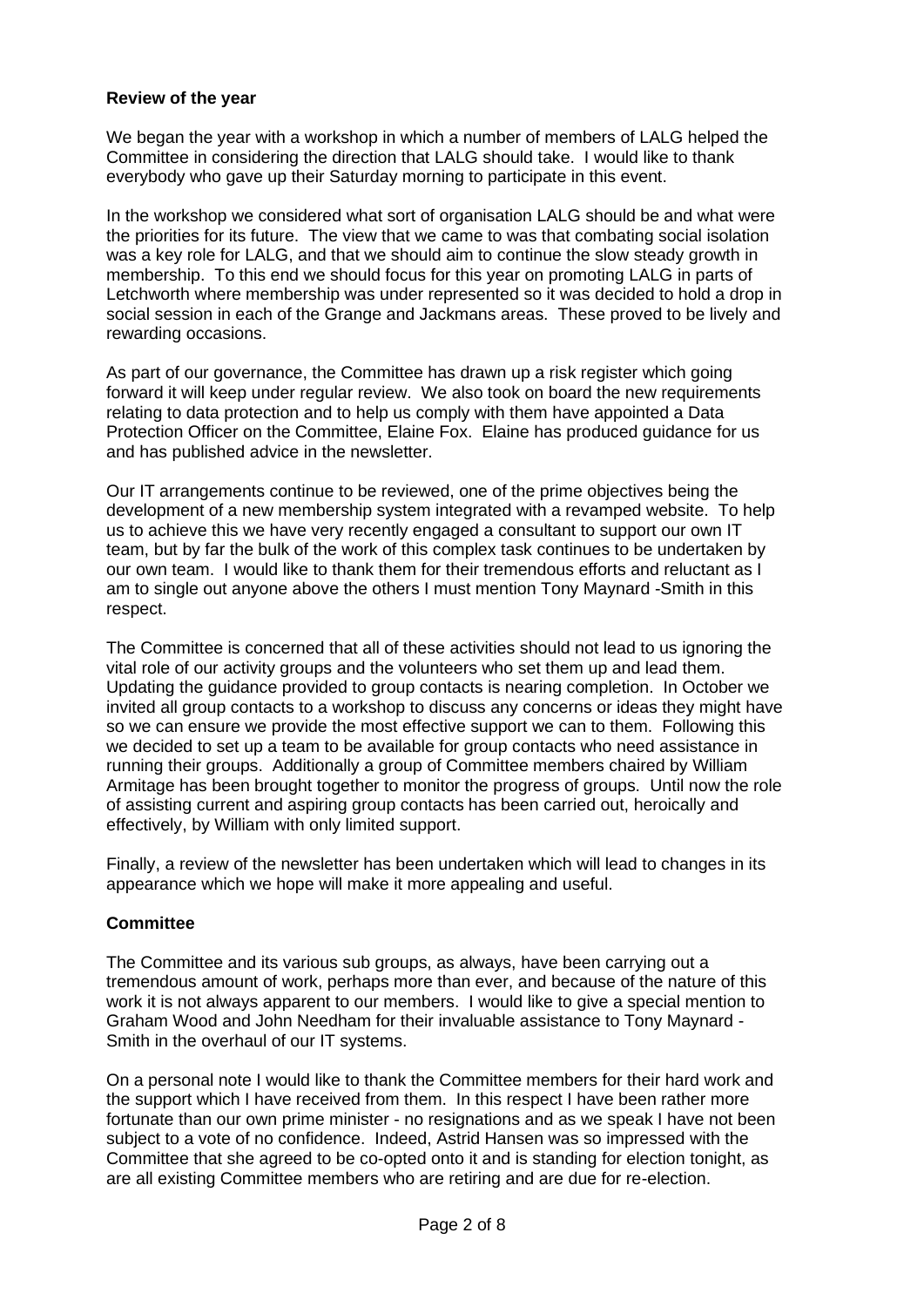This includes Val Quieros, who after three years in her second stint as a very effective Treasurer has decided to relinquish the post. I would like to thank Val for her contribution in that role and am pleased that she wants to continue to serve on the Committee. We are currently advertising for a replacement Treasurer.

Generally speaking the Committee and its sub groups are in a better shape than at this time last year. The only real concern is with the newsletter editorial team which is down to three editors, an inadequate number for this very important task. We are aiming to address this shortfall by various means including advertising in the newsletter.

However, I continue to be impressed by the enthusiasm of our members and their preparedness to volunteer. I haven't time to mention all of the individuals and the roles they fulfil, from helping out at the Monday morning sessions, turning out at the drop - in sessions or staffing the LALG stalls at various events but I would like to thank them all for their work.

Our financial position is sound and our membership numbers are holding up although we have not achieved the objective of slow growth we identified at the beginning of the year. All in all I think that we have every reason to be proud of what we have achieved over the last twelve months, but there is still much to be done.

So while I am full of admiration for the energy and commitment of our members, looking to the future I believe that we really need to find ways of attracting younger members. I think this should be a priority in the next year or so. It will not be easy, and we would welcome ideas and initiatives to achieve this objective."

# **6. Treasurer's Report and appointment of independent examiner**

The Treasurer presented the accounts for the 11 months 1 September 2017 to 31 July 2018. She reported as follows:

"The balance in Central Funds at 31 July 2018 stands at £16,647, an increase of £2,664 from the opening balance of £13,983. The reporting period is 11 months, as the accounting year end was changed from 31 August to 31 July.

Overall income was £25,323, derived predominantly from membership subscriptions of £19,277. Advertising in the newsletters raised a further £1,538 and Social Committee events (including the  $30<sup>th</sup>$  party) gave us income of £4,445, with a surplus of £442 after expenses of £4,003.

Expenditure for the 11 months totalled £22,659, of which £15,933 was the cost of printing and mailing the monthly newsletters. Committee expenses were £385 as we are now renting space for the monthly Committee meetings, and the cost of insurance for all the group activities was £1,481.

At the end of July we had total funds of £28,647, £6,684 in our Nationwide account and £21,962 in our account at Lloyds Bank. This includes £9,500 held on behalf of seven groups, and prepaid membership subscriptions of £2,500. One group had funds of £6,780, which was unusual and due to a delay in invoicing for the costs of the Portsmouth trip in August.

We decided to increase membership subscriptions from £13 per annum to £14, due to the rising costs of printing and postage, with the electronic newsletter membership remaining at £10."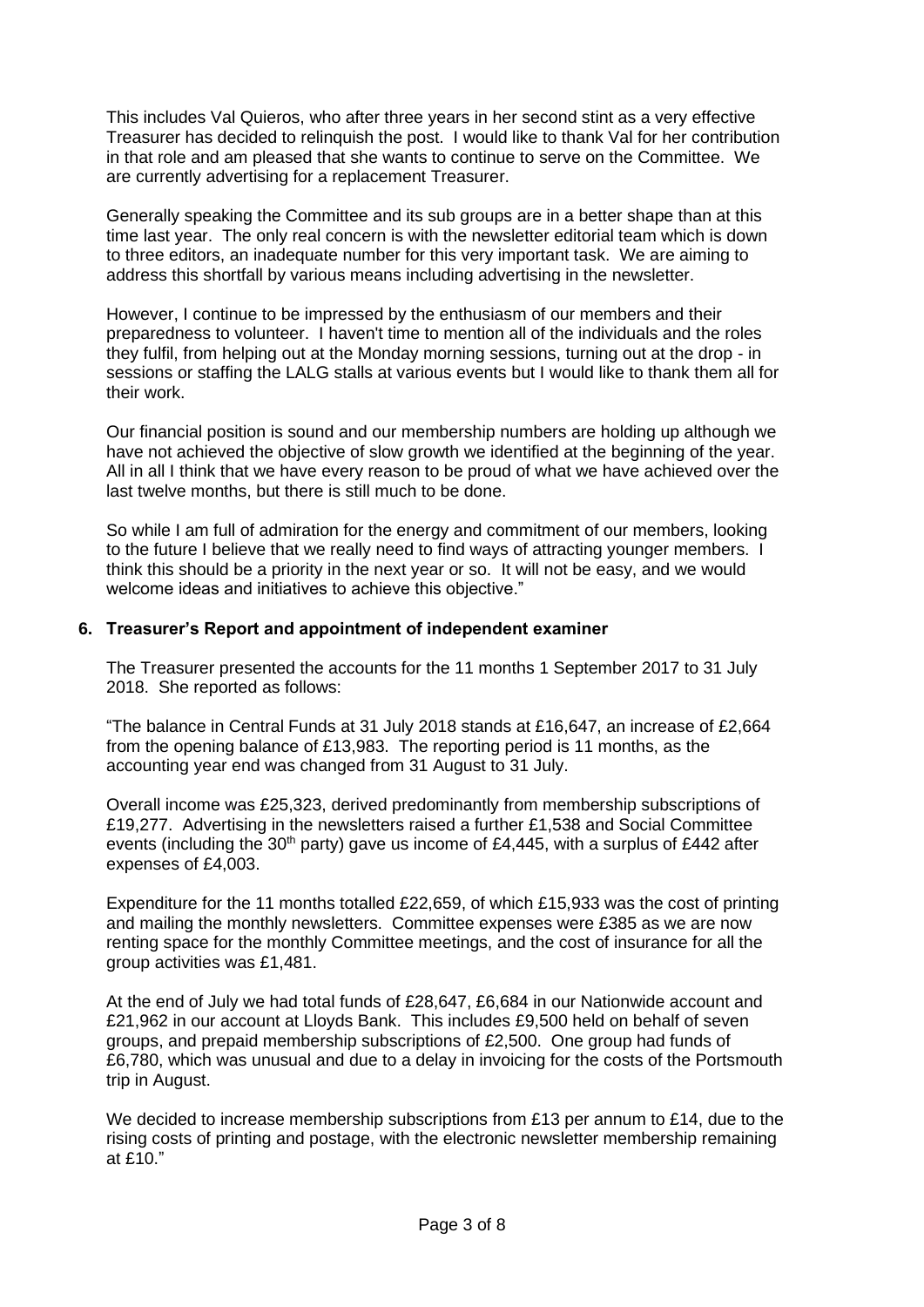Responding to the report, William Armitage pointed out that although the figures in the accounts were relatively modest, they would be significantly more substantial if all of the income and expenditure from group activities was taken into account.

A member proposed a vote of thanks to the Treasurer for her efficiency during her term of office.

# **7. Formal approval of accounts for period ended 31 July 2018**

The motion to formally agree the accounts for the 11 months from 1 September 2017 to 31 July 2018 was proposed by Kate Thompson and seconded by Michael Gifkins . It was unanimously agreed.

The Treasurer noted that Jan Turner had confirmed that she would be happy to examine the accounts at the end of the current financial year.

# **8. Membership Secretary's Report**

The Membership Secretary reported as follows:

"On the date of writing this report (12 November), the number of households holding LALG Membership is at 1,394 (as of tonight 1,418). It is worth noting that of these 1,394 households, 341 (24.5%) chose to have their newsletter delivered by online link only. Due to the way our membership works it is, I think, important to remember that this number reflects the number of households and **not** the number of members. Our current membership year runs from 1 September to 31 August. Therefore, we have just gone past that time of year when a number of members decide not to renew. With Tony Maynard-Smith's help, in the middle of October an email was sent to over 400 members with an email address who had decided not to renew, and at the same time a letter was sent to the 70 members without email addresses who had decided not to renew. This brought about a late flurry of renewals – over 100 in a week.

The total number of households with membership at the end of the last membership year was 1,680. Each year the cycle follows a similar pattern - in 2017 the number of households fell from 1,683 at its peak to 1,453 in November 2017. Therefore, our current total number of households with membership is about 60 below the same time last year (as of tonight about 40 below).

Payment by bank transfer was introduced last year. This has proved even more popular this year with 468 households renewing by this method. At times, trying to match payments to members when no reference other than a surname is given has proved an interesting exercise. When the surname is fairly unique it is relatively easy but a surname such as 'Smith' and no other reference does present us with some difficulty. So, please, if you do renew in future by bank transfer (and we hope more people will), then please remember to include your membership number (found on your membership card) as well as your surname as a reference.

Once again, we are grateful to David's Bookshop for acting as a collection point for membership renewal forms. This year we took the decision to omit the statement 'you may pay be cash' from the membership form. Whilst a number of payments are still made in cash, the majority have been by cheque. This is not only a more secure method of payment but also reduces the amount of work for the staff at David's and makes life easier for the member of the membership team taking payments to the bank.

I took over as Membership Secretary this time last year when John Gregory retired after 11 years in the position. Mady Groot, the other member of the team retired at the same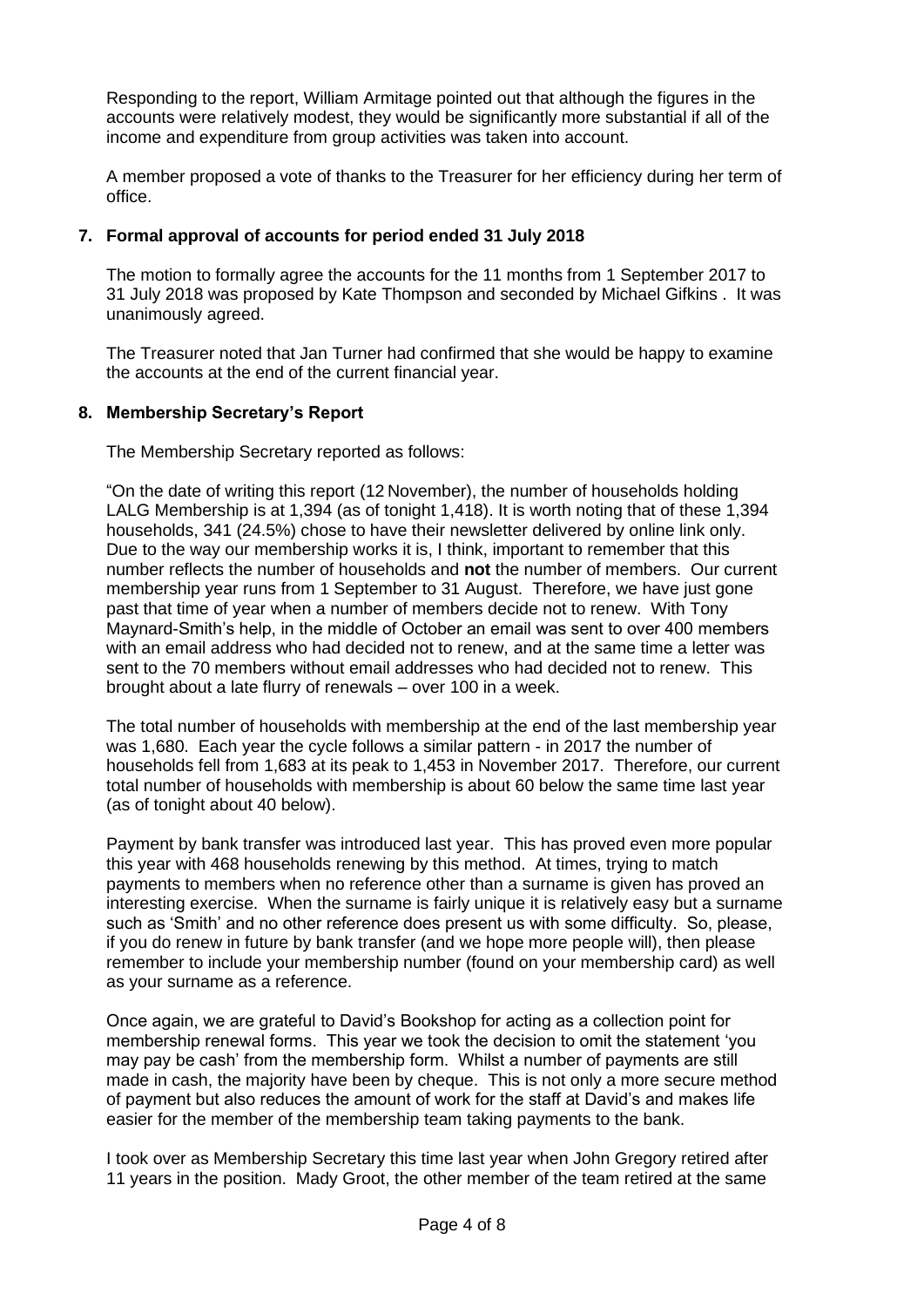time due to her relocation. I was therefore delighted when Kathryne Maher joined the team. In the last few weeks, we have been joined by Paul Ansbro. Between us Kathryne and I have processed over 1,300 renewals over the past few months. Whilst many new membership cards were posted a significant number were delivered by hand – by Kathryne, myself and my husband. I've discovered lots of roads in Letchworth that I'd never been down before and have found two items to take into Room 101 to be cast into oblivion – houses with no visible numbers and letterboxes with very efficient draught excluders!

As the Treasurer mentioned earlier this year the Committee took the decision to raise the membership fee from £13 to £14 for households that wanted a printed version of the newsletter – this was done to reflect the rise in the cost of postage. The fee for those households that receive the newsletter by online link remained static at £10.

And now to the future – you will see an item on the agenda that refers to changes to the constitution. One of these is to allow us to change our membership year from that which we currently have, namely 1 September to 31 August to a rolling membership year. This means that all members, no matter when they join, will get a complete year's membership for their membership fee. We hope that this change will come into effect sooner rather than later but it is tied up with the introduction of new software for the membership database which, in turn, we hope will bring our membership system into the  $21<sup>st</sup>$  century."

In response to a question about how successful the drop in social sessions held during the year had been, it was noted that it was difficult to know how many new memberships or renewals had resulted from them, although some new members had actually been signed up at the events. In addition the events had been worthwhile in generating interest in and publicity for, LALG.

The increase in the use of bank transfers to pay subscriptions was also welcomed. It was also noted that a new membership system should allow online sign ups, which some people might find easier.

# **9. Proposed changes to the Constitution**

The Chairman presented the proposed changes to the Constitution as set out in his note that had been published on the LALG website and the LALG noticeboard at David's Bookshop. The proposed changes were as follows:

| <b>Existing clause</b>                                                                                                                                               | <b>Proposed clause</b>                                                                                                                                                                                                                                                                                           |
|----------------------------------------------------------------------------------------------------------------------------------------------------------------------|------------------------------------------------------------------------------------------------------------------------------------------------------------------------------------------------------------------------------------------------------------------------------------------------------------------|
| Clause 3(g) "Each Interest Group shall<br>provide a brief financial report to the<br>LALG Treasurer every August."                                                   | Delete.                                                                                                                                                                                                                                                                                                          |
| Clause 9(6)(a) "All households shall pay<br>an annual membership fee in respect of<br>the current membership year which shall<br>run from 1 September to 31 August." | <b>Amend to</b> "All households shall pay an<br>annual membership fee."                                                                                                                                                                                                                                          |
| Clause 12(2)(b) "The Committee must<br>include: Chair, Secretary, Treasurer,<br>Membership Secretary."                                                               | <b>Amend to "The Committee must include"</b><br>the following Officers: Chair, Vice Chair,<br>Secretary, Treasurer, Membership<br>Secretary, Publicity Officer, Data<br>Protection Officer. The Officers will be<br>elected by the Committee in accordance<br>with clause 19(2)." (See also new clause<br>19(2). |
| <b>Clause 14 "The Committee Members</b>                                                                                                                              | Amend (b) to  "b) a copy of LALG's                                                                                                                                                                                                                                                                               |
| will make available to each new                                                                                                                                      | Code of Conduct, Data Confidentiality                                                                                                                                                                                                                                                                            |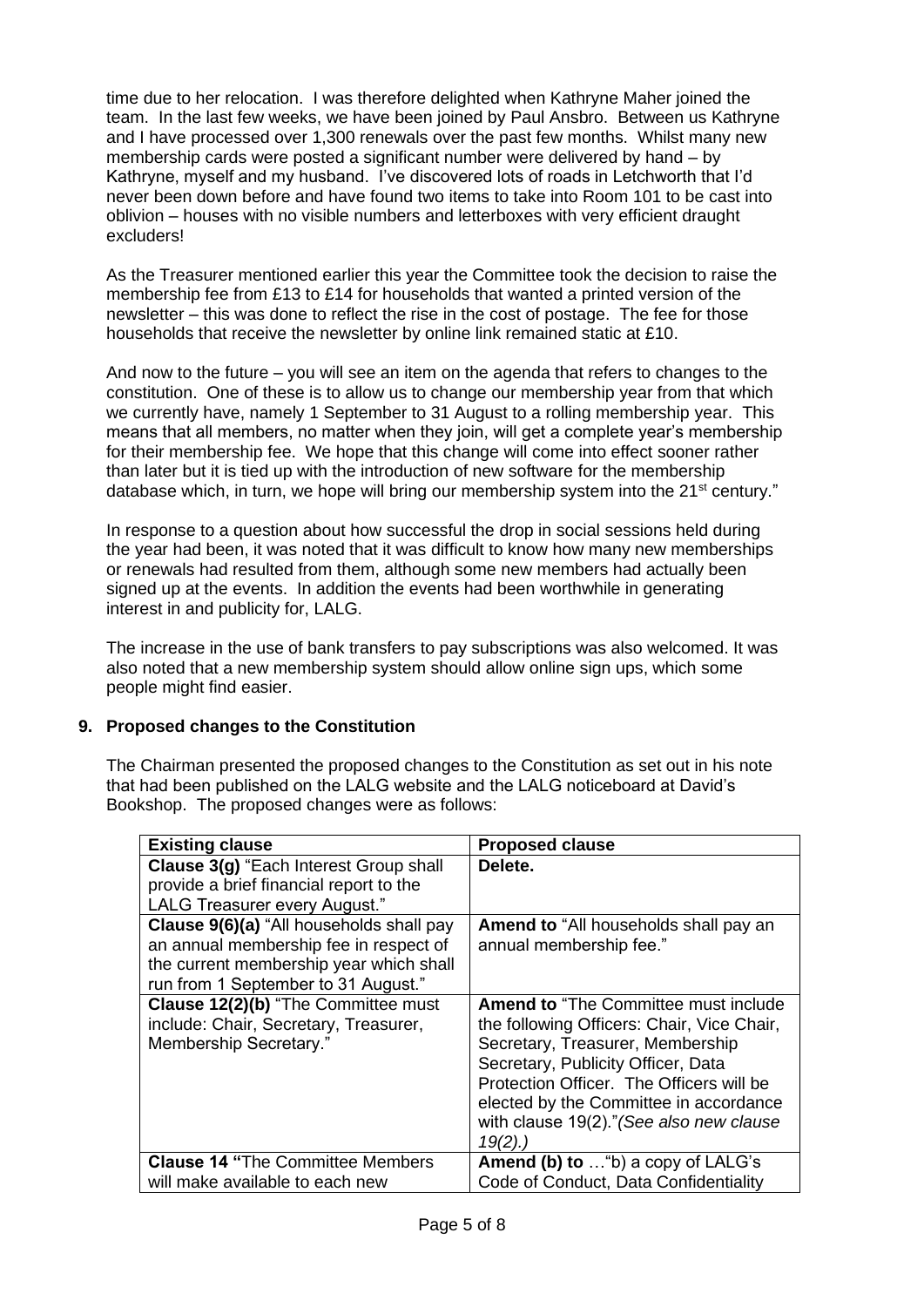| <b>Existing clause</b>                                                                                                                                                                                                                                                                                                                                                                                                                                | <b>Proposed clause</b>                                                                                                                                                                                                                                                                                                                                                                                                                                                                                                                                                                                |
|-------------------------------------------------------------------------------------------------------------------------------------------------------------------------------------------------------------------------------------------------------------------------------------------------------------------------------------------------------------------------------------------------------------------------------------------------------|-------------------------------------------------------------------------------------------------------------------------------------------------------------------------------------------------------------------------------------------------------------------------------------------------------------------------------------------------------------------------------------------------------------------------------------------------------------------------------------------------------------------------------------------------------------------------------------------------------|
| Committee Member, on or before his or                                                                                                                                                                                                                                                                                                                                                                                                                 | Statement and any other documentation                                                                                                                                                                                                                                                                                                                                                                                                                                                                                                                                                                 |
| her first appointment:                                                                                                                                                                                                                                                                                                                                                                                                                                | agreed by the Committee which must be                                                                                                                                                                                                                                                                                                                                                                                                                                                                                                                                                                 |
| a) a copy of this constitution and any                                                                                                                                                                                                                                                                                                                                                                                                                | signed and returned to the Secretary                                                                                                                                                                                                                                                                                                                                                                                                                                                                                                                                                                  |
| amendments made to it; and                                                                                                                                                                                                                                                                                                                                                                                                                            | upon appointment."                                                                                                                                                                                                                                                                                                                                                                                                                                                                                                                                                                                    |
| b) a copy of LALG's Data                                                                                                                                                                                                                                                                                                                                                                                                                              |                                                                                                                                                                                                                                                                                                                                                                                                                                                                                                                                                                                                       |
| Confidentiality Statement, which                                                                                                                                                                                                                                                                                                                                                                                                                      |                                                                                                                                                                                                                                                                                                                                                                                                                                                                                                                                                                                                       |
| must be signed and returned to                                                                                                                                                                                                                                                                                                                                                                                                                        |                                                                                                                                                                                                                                                                                                                                                                                                                                                                                                                                                                                                       |
| the Secretary upon appointment."                                                                                                                                                                                                                                                                                                                                                                                                                      |                                                                                                                                                                                                                                                                                                                                                                                                                                                                                                                                                                                                       |
| <b>Clause 18(1)</b> "The Committee Members                                                                                                                                                                                                                                                                                                                                                                                                            | <b>Amend to "The Committee Members"</b>                                                                                                                                                                                                                                                                                                                                                                                                                                                                                                                                                               |
| may delegate any of their powers or                                                                                                                                                                                                                                                                                                                                                                                                                   | may delegate any of their powers or                                                                                                                                                                                                                                                                                                                                                                                                                                                                                                                                                                   |
| functions to a sub-committee or sub-                                                                                                                                                                                                                                                                                                                                                                                                                  | functions to a sub-committee/group or                                                                                                                                                                                                                                                                                                                                                                                                                                                                                                                                                                 |
| committees"                                                                                                                                                                                                                                                                                                                                                                                                                                           | sub-committees/groups"                                                                                                                                                                                                                                                                                                                                                                                                                                                                                                                                                                                |
| <b>Clause 19: new sub clause</b>                                                                                                                                                                                                                                                                                                                                                                                                                      | New sub clause (2):<br>"Election of Officers and terms of<br>office                                                                                                                                                                                                                                                                                                                                                                                                                                                                                                                                   |
|                                                                                                                                                                                                                                                                                                                                                                                                                                                       | At the first meeting of the Committee<br>after an AGM the Committee will elect a<br>Chair and Vice Chair from its members.<br>The Chair and Vice Chair will serve for<br>one year only, but they may be re-<br>elected.                                                                                                                                                                                                                                                                                                                                                                               |
|                                                                                                                                                                                                                                                                                                                                                                                                                                                       | At the first meeting of the Committee<br>after an AGM the Committee will also<br>elect any other Officers, as required in<br>clause $12(2)(b)$ , where there are<br>vacancies. These other Officers will<br>serve for a period of three years or until<br>they resign their office or are no longer a<br>Committee member. They may also be<br>re-elected."                                                                                                                                                                                                                                           |
| <b>Clause 19(2)</b> "Chairing of meetings                                                                                                                                                                                                                                                                                                                                                                                                             | Renumber as 19(3) (with renumbering                                                                                                                                                                                                                                                                                                                                                                                                                                                                                                                                                                   |
| The Committee Members may appoint<br>one of their number to chair their<br>meetings and may at any time revoke<br>such appointment, subject to any Rules<br>laid down under Clause 25. If no-one has<br>been so appointed, or if the person<br>appointed is unwilling to preside or is not<br>present within 10 minutes after the time<br>of the meeting, the Committee Members<br>present may appoint one of their number<br>to chair that meeting." | of subsequent clauses) and amend to<br>"The Chair will be appointed by the<br>Committee Members in accordance with<br>clause 19(2). The Committee may at any<br>time revoke such appointment, subject to<br>any Rules laid down under Clause 25. If<br>the Chair is not able to attend a meeting,<br>or is not present within 10 minutes after<br>the time of the meeting the Vice Chair<br>will chair the meeting. In the absence of<br>the Vice Chair or stand-in previously<br>nominated by the Chair, the Committee<br>Members present may appoint one of<br>their number to chair that meeting." |
| <b>Clause 23 Accounting records, accounts,</b><br>annual reports and returns, register                                                                                                                                                                                                                                                                                                                                                                | Addition at start "The financial year end<br>will run from 1 August to 31 July."                                                                                                                                                                                                                                                                                                                                                                                                                                                                                                                      |
| maintenance                                                                                                                                                                                                                                                                                                                                                                                                                                           |                                                                                                                                                                                                                                                                                                                                                                                                                                                                                                                                                                                                       |

In addition the Chair sought approval to use the term "Chair" rather than "Chairman" in line with current practice.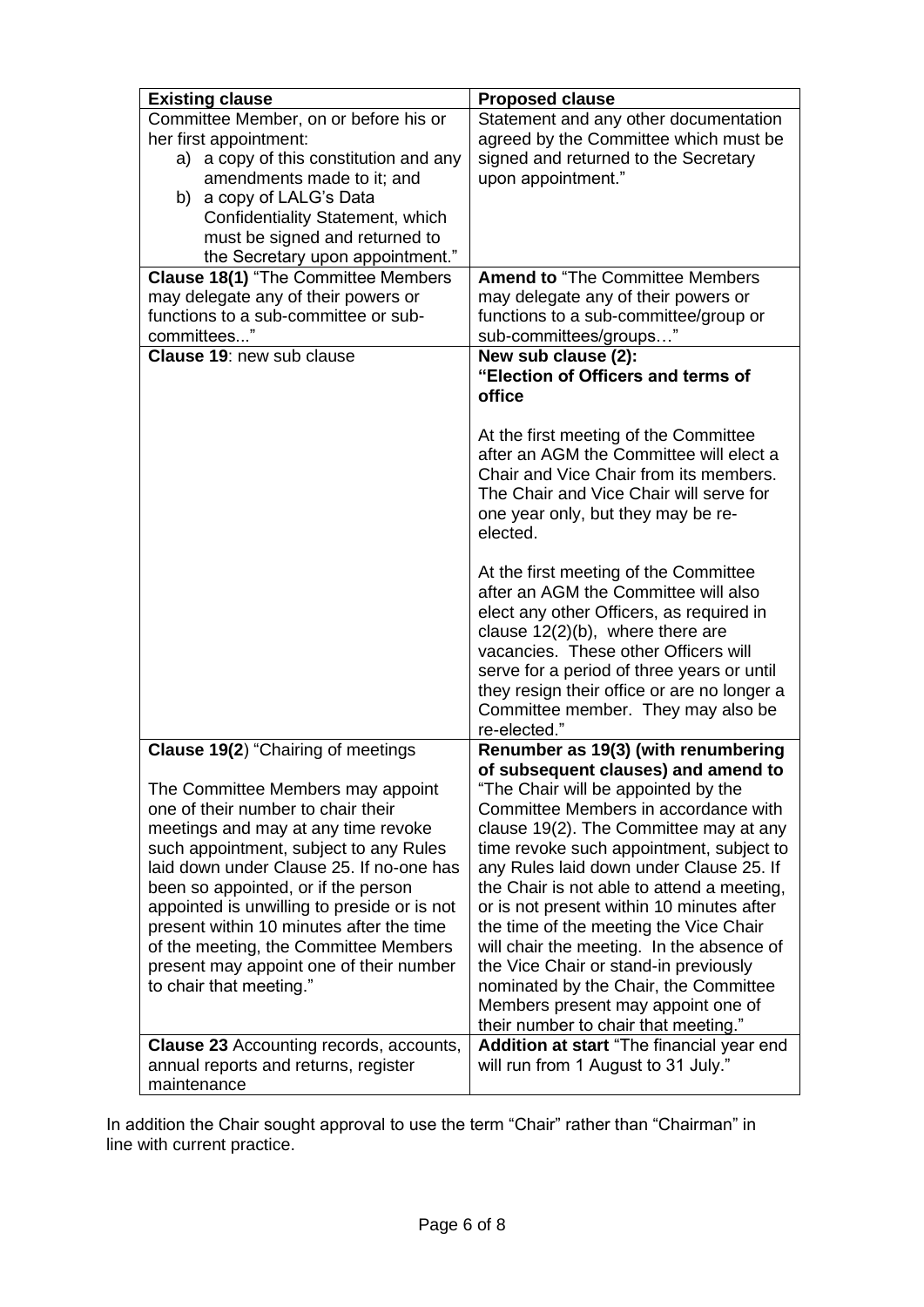The Chair noted that the proposed change to allow the Committee to appoint its Officers was common procedure in other organisations. In response to a question about the Chair being elected on an annual basis, he felt that anyone elected to this position should already have the skills to carry out their duties effectively, whereas there was a greater learning curve for officers such as the Treasurer or Secretary, who would continue to have a three year term of office. The Chair would also benefit from the support from the other officers.

A member noted that LALG as an organisation was a paradox in the way it was set up. Most members were not aware of the Committee's work, only the activity group(s) they were involved with. He did not feel that this paradox was detrimental, as the Committee knew what it had to do and the membership as a whole should allow the Committee to carry out its work in the way it felt best.

There was some discussion about the proposal to use the term "Chair" instead of Chairman in the future. While some Members at the meeting were not happy with this the Committee supported the proposal.

In response to a question about the move to a rolling membership year, it was confirmed that this would only happen once LALG had a new membership system, which would automatically send reminders about renewals. If a membership lapsed, access to the membership system would also be terminated.

The Chair reminded members that group contacts should check that those taking part in a group should be LALG members.

The motion to formally approve the proposed changes to the Constitution, including the use of the term "Chair", was proposed by Kate Thompson and seconded by Michael Gifkins. It was unanimously agreed.

#### **10. Level of future membership fees**

The Chair asked for Members' views on whether the current level of membership fees was value for money, and whether an increase would be supported in future if expenditure increased significantly.

It was felt that currently there was no shortage of funds so an increase was not necessary. However it was noted that there was a small shortfall between the cost of £14.07 for the hard copy of the newsletter and the membership fee of £14. This meant that costs such as insurance and room hire charges were being met from the online only membership fees.

There was discussion on whether there was an alternative method of delivery for the hard copy of the newsletter and on how necessary the hard copy actually was. It was agreed that the logistics in organising an alternative to the current delivery arrangements by mail would be too onerous. It was also felt that even though the online take up of the newsletter was increasing, many members still found the hard copy more useful and there were some members who might be excluded if it was only available online. Additionally, because of its quality, it was a very good advertisement for LALG.

In response to comments about the newsletter, it was noted that a review of the newsletter had been carried out and some changes were being introduced. However it needed to be borne in mind that the newsletter editors tried to fit entries neatly on the page rather than straddling columns or presenting them alphabetically. Additionally the format encouraged members to read the whole newsletter.